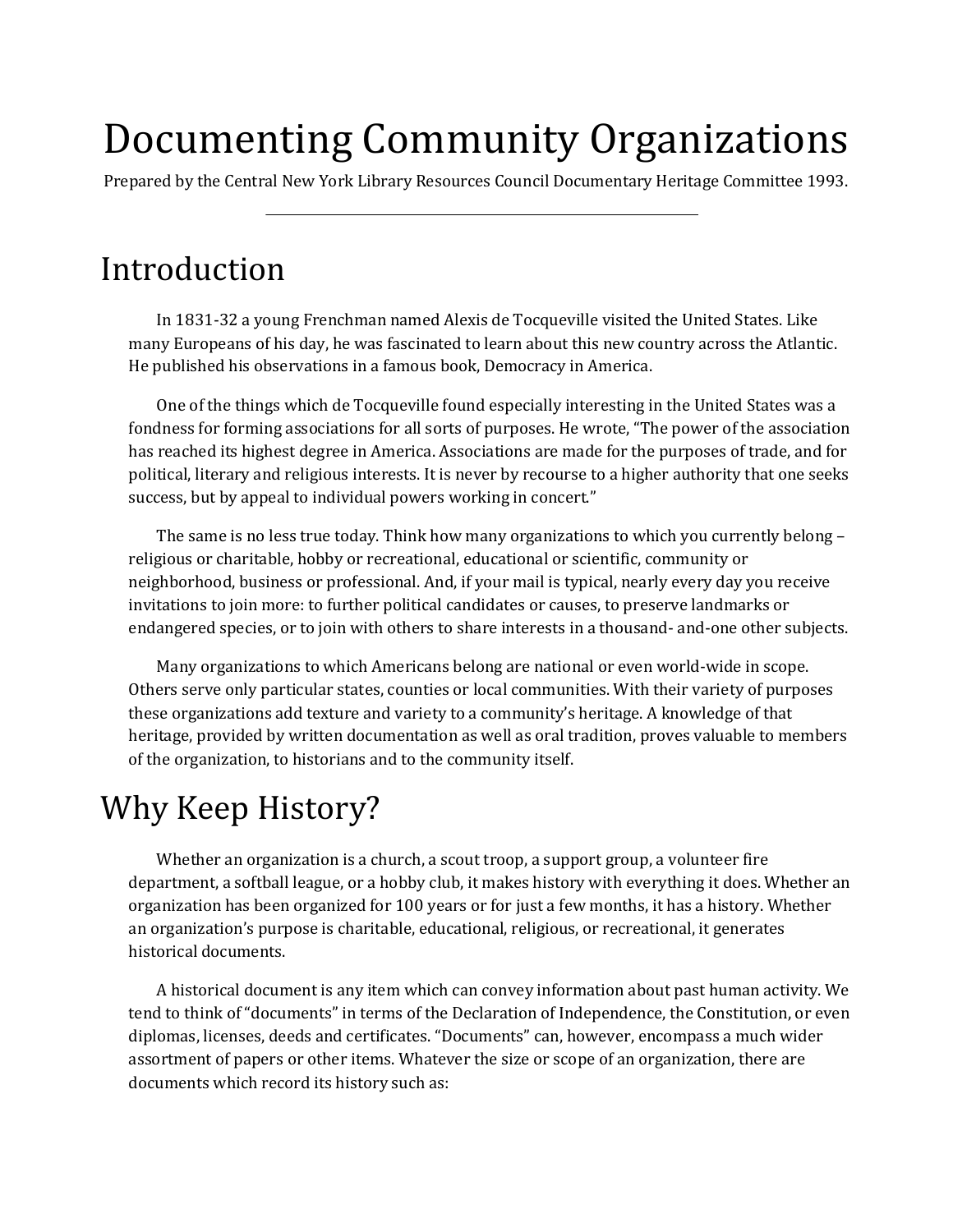- a charter or articles of incorporation indicating when and by whom it was founded,
- a constitution and bylaws telling its purpose and organizational structure,
- minutes of meetings recording details of activities accomplished and issues dealt with,
- financial records including not only details of income and expenses, but a sense of how the organization directs its efforts,
- bulletins, newsletters, programs, and other publications announcing the organization's activities and concerns,
- newspaper clippings, photographs sound or video recordings documenting organization history,
- and for some, payroll records, building plans or other information.

It should be the responsibility of someone in every organization to systematically save and preserve these documents in an orderly fashion for future reference. This job can be given to a historian, secretary, president, director, or manager, but it should be a clearly designated responsibility.

Written documents will be needed to supplement and clarify an organization's oral tradition. In organizations where the founding members are no longer active, the written documents are the sole source of information about the purposes, intentions and activities of the organization. Common inquiries about the organization can be answered in the historical documents:

- When was the organization (or chapter) established?
- Who were the charter members?
- Who have been the presidents (or the award winners, or the committee chairs)?
- What programs or activities have the organization sponsored?
- (and When? and Who were the speakers?)
- When was the organization directory first published?

Adequate historical records, well organized and readily accessible, can provide information for the organization's decision making. The documentation can:

- provide an impartial "organizational memory" to resolve legal or other disputes,
- facilitate accountability to members, parent organizations or regulatory bodies,
- help avoid re-inventing the wheel and duplication of effort, thereby saving time, effort and money,
- assist in planning for organizational anniversaries or special events,
- help to instill pride in past accomplishments and inspire future improvements,
- identify long term members, volunteers, contributors for recognition,
- and measure the organization's growth and development.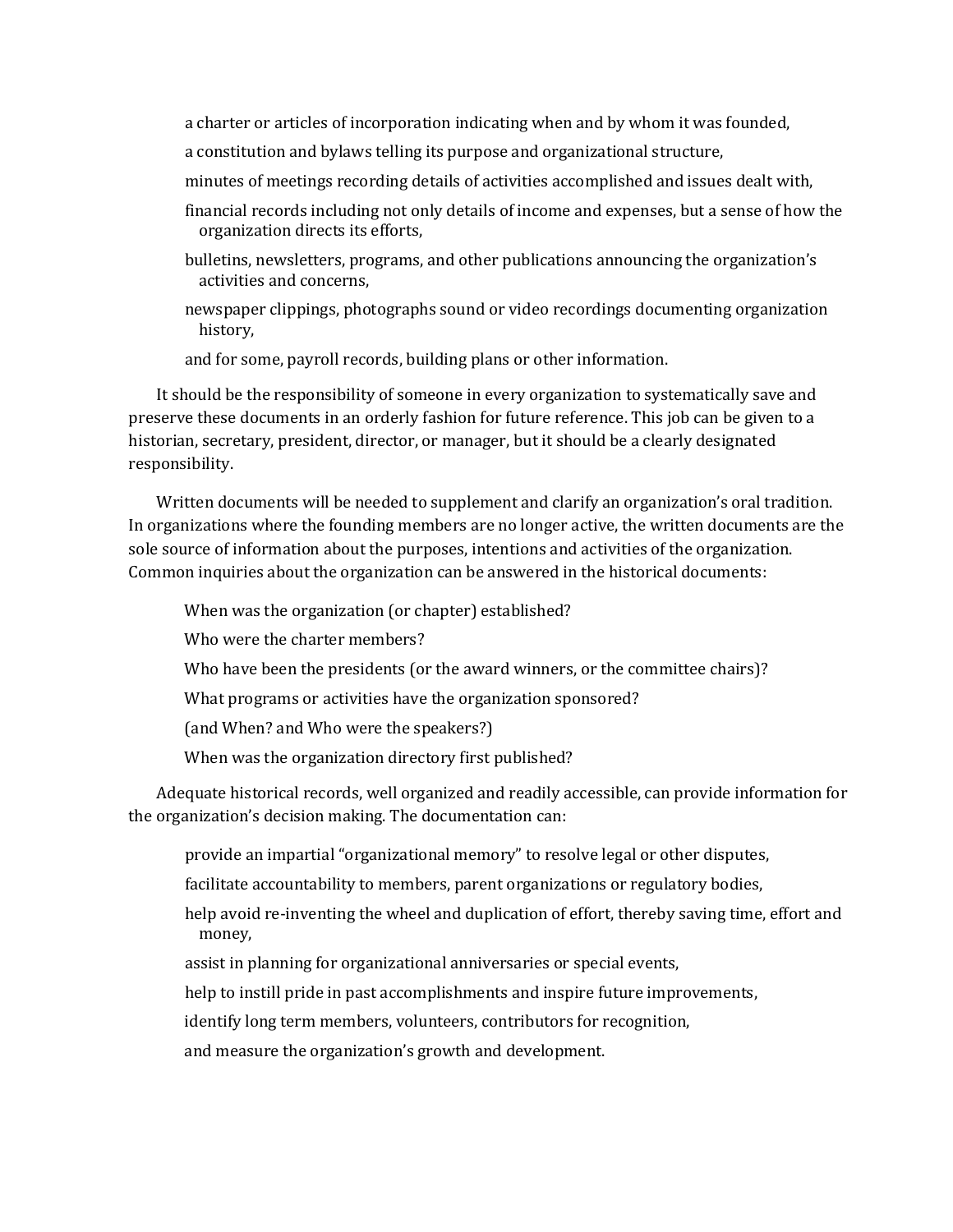### What Records to Keep

Whether the organization has an established historical documents (archives) collection or an unorganized pile of papers, knowing which records are likely to be of permanent value will help the person designated as historian to cope with current documents. Keeping the documents of an organization consists of:

sorting and organizing,

eliminating duplicates and non-essentials,

and planning policies and procedures for storage and

preservation of vital documents.

The historian will also add value by, whenever possible, making sure that items are dated and that photographs and audiovisual materials are identified with who, what, where, and when.

Community organizations that are affiliated with state, regional, national, or international organizations should seek guidance from their parent organizations in keeping important records. In general, a local organization should keep records of the local chapter's activities and membership and the national organization should keep records of national activities, publications, etc.

Many records that are updated frequently (such as membership lists, volunteer lists, or contributor lists) are kept on computer for easier manipulation and retrieval. The organization historian should request a printed copy for the permanent files on a regular basis.

There are two general categories of records created by organizations: permanent items of lasting value and temporary items. There are usually a greater number of items in the second category.

### **Permanent records of lasting value**

#### **General Files**

Operating documents such as the Charter, Constitution and Bylaws, including all amendments and revisions Minutes of membership business meetings Membership lists Procedures Manuals Organizational histories such as anniversary publications Awards, Memorials and Citations with accompanying documentation Photographs, audio or video cassettes, films, etc of organizational activities Publicity such as clippings or articles about the organization or its membership Obituaries of past or present officers, directors, etc. Board Files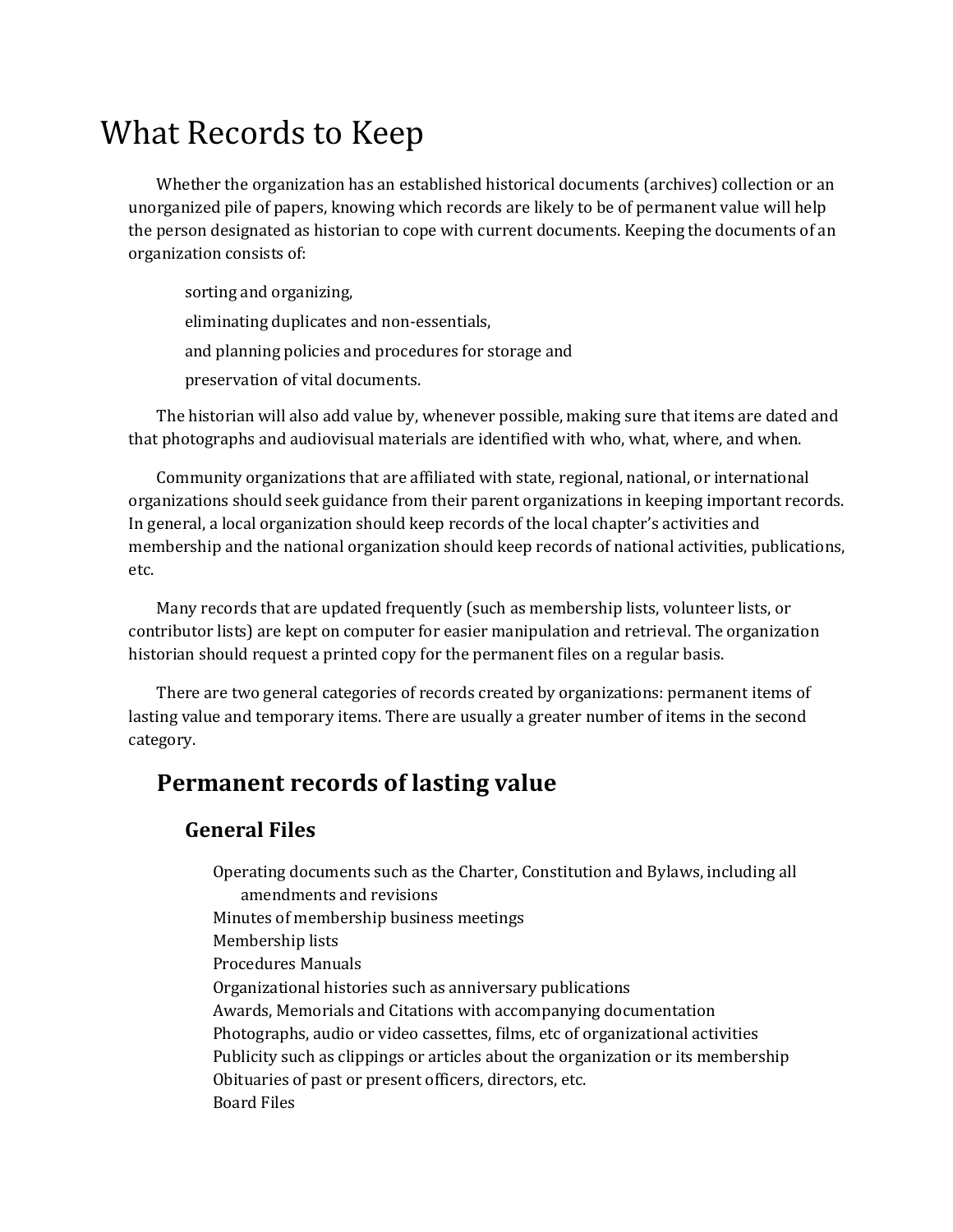Rosters of trustees, officers, committee chairs, etc.

Minutes of board meetings

Officer's files (arranged by year) including annual and special reports, important correspondence, budget and income/expense reports

Committee files (arranged alphabetically by committee, and by year) Special Files

Projects such as workshops or conferences, jointly sponsored activities, community service projects, championships or honors

- Building or property records such as deeds, surveys, architectural drawings, etc.
- Publications such as bulletins, newsletters, membership directories, etc. (keep 2-5 copies of each)

Reports or important correspondence of liaisons with other organizations Memorabilia such as awards, t-shirts, products used for fund raising, anniversary celebrations, etc.

#### **Temporary Records**

*(These may usually be discarded after a brief period unless they are the only records left.)*

Accounting/Bank statements Acknowledgments Announcements of meetings Applications Ballots Bills Budget work papers Canceled checks Casual memoranda Invoices Manuscript versions of publications, articles or published speeches Maps unrelated to the organization or its property Payroll notices Receipts Reservations and confirmations Routine correspondence (Requests, Thank you notes, etc) Sales literature Schedules Shorthand notes **Tickets** Time books and records Vouchers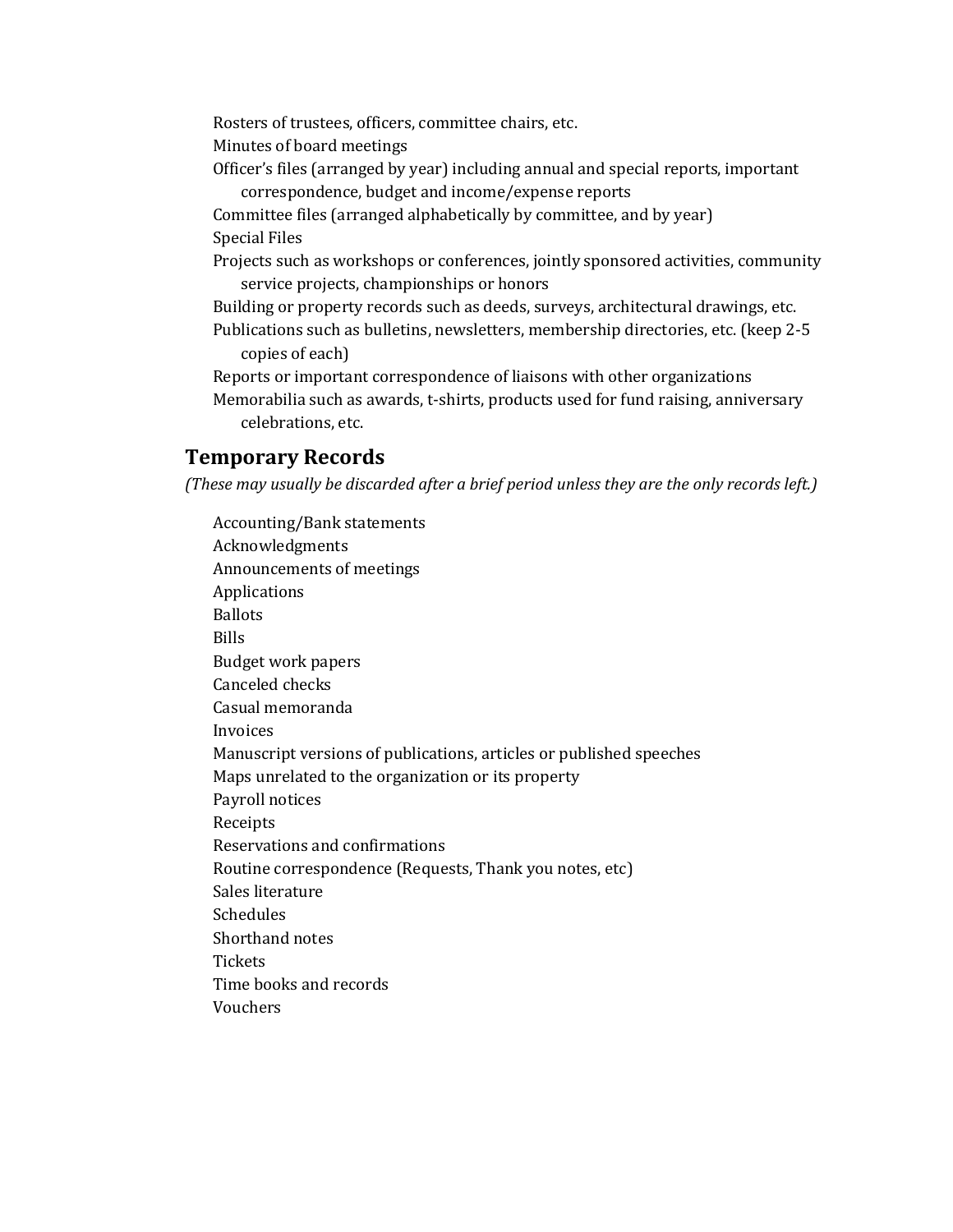### Making Choices

There are a number of choices an organization can make to insure that its historical documents are preserved for the future. It can:

create and maintain its own archives,

donate records to an existing archival or local history collection or to the headquarters or archives of a parent organization.

Before making the decision on where to keep the organization's documents, the group should consider the space, preservation, and staffing costs of keeping records and the need to have the records accessible for use and reference.

Historical documents should be kept in a secure and permanent place that is dry and reasonably climate controlled for protection from deterioration. Extremes of temperature (hot or cold) and humidity (dampness or dryness) should be avoided. Most attics are too hot and many basements and garages are too damp to store paper, photos and tapes.

If an organization has a building, is there a adequate space where records can be filed and used? Is there a plan of action in case of fire, flood or natural disaster? Is there someone who can organize and file the records, prepare indexes or inventories of what is there, and retrieve and copy items when they are needed?

If an organization has no building, is there space in another building? If records are stored at a place of business, is there space in or near the office of the person responsible for those records? If a member must store records at home, is there space in a first or second floor closet or spare room? If records are stored at a member's place of business or home, are new records filed and are the records available for use?

If an organization plans to donate its documents to an archival collection or to a parent organization, will the documents be readily available? Can copies of some documents be kept locally, while originals are stored in an archives? Are the location and hours convenient for access to the documents? Are there records that require access more than once or twice a year? These should be kept with current records until their use is less frequent.

An organization may want to seek additional information or the advice of an archivist in making these choices. Resources listed in this booklet may help. An organization's records are important historical documents that deserve protection. Keep them safe for the future.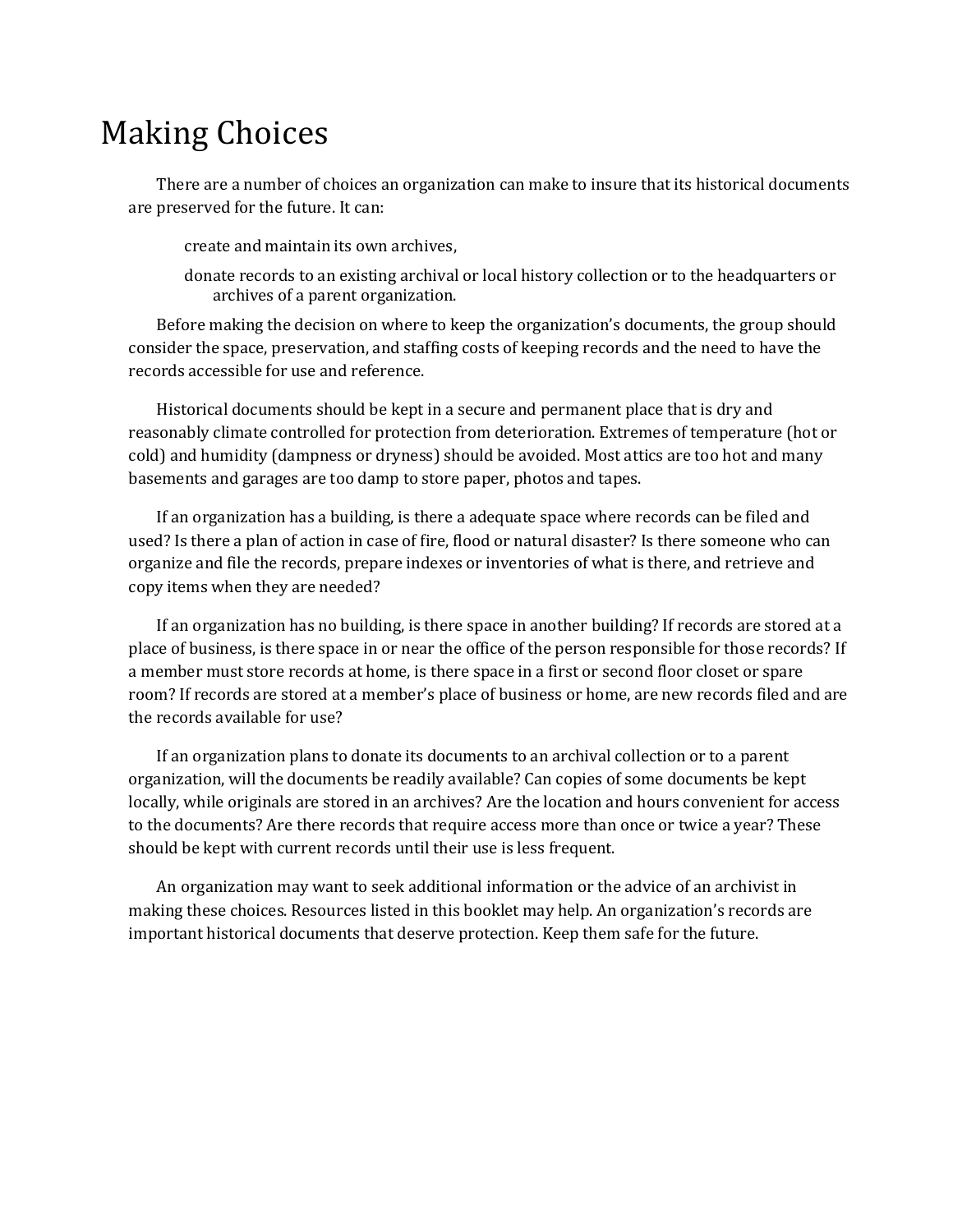# Basic Bibliography

The following brief guide includes selected reliable sources that offer concise and practical advice for the person whose responsibilities include the care and arrangement of an organization's documents. Many of the resources include their own bibliographies. All of these materials are available through interlibrary loan or directly through the Documentary Heritage Program of the Central New York Library Resources Council (CLRC).

- Archives and You: The Benefits of Historical Records. State University of New York, New York State Archives and Records Administration, 1990.
	- *A 12 page introduction to the importance of historical records in contemporary society.*
- Arranging and Describing Archives and Manuscripts by Frederic M. Miller. Society of American Archivists, 1990.

*A detailed introduction to organizing historical documents, part of the Archival Fundamentals series.*

Let the Record Show: Practical Uses for Historical Documents, New York State Archives and Records Administration, 1989.

*A 15 minute videotape introducing the importance of historical documents in contemporary life, can be used with Archives and You.*

A Manual for Small Archives. Association of British Columbia Archivists, 1988.

*A loose leaf manual with a great deal of practical information for the person responsible for historical documents.*

Understanding Archives and Manuscripts by James M. O'Toole. Society of American Archivists, 1990.

*A detailed introduction to the importance of keeping history including a chapter on the Archivist's Tasks: Responsibilities and Duties, part of the Archival Fundamental Series.*

### **Organizations**

Documentary Heritage Program Central New York Library Resources Council 6493 Ridings Roadt, Syracuse NY 13206

phone: 315/446-5446 Fax: 315/446-5590 web site[: http://www.clrc.org](http://www.clrc.org/)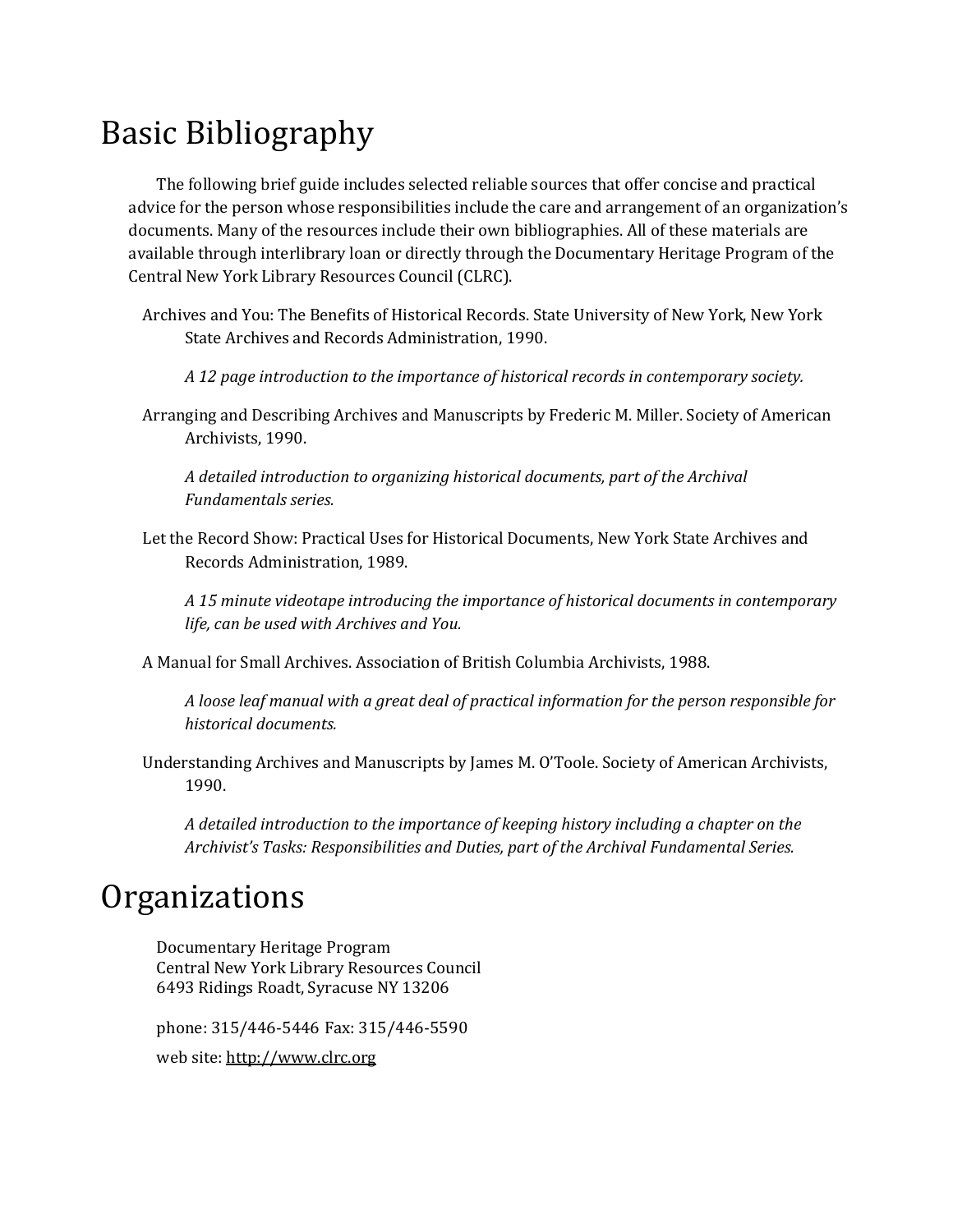In addition to the resource collection for loan, the DHP Regional Archivist is available for telephone & on-site consultations. Information on suppliers of archival library materials is also available.

#### County Historical Societies

Herkimer County Historical Society 400 North Main Street Herkimer, NY 13350

Madison County Historical Society PO Box 415 Oneida, NY 13421

Oneida County Historical Society 1608 Genesee Street Utica, NY 13502

Onondaga Historical Association 311 Montgomery Street Syracuse, NY 13202

Rome Historical Society 200 Church Street Rome, NY 13440

In addition to the county historical societies, many central New York towns and villages also have historical societies and public libraries with collections of interest to their communities.

### Archival Organizations

Lake Ontario Archives Conference

LOAC is an organization of historians and archivists that meets once a year for workshops and information sharing. Contact LOAC secretary, Pat Virgil at the Buffalo and Erie County Historical Society, 25 Nottingham Court, Buffalo, NY 14216, to be added to the mailing list.

New York State Archives and Records Administration Cultural Education Center 10A46, Albany NY 12230 Phone: 518/473-8037

New York State Archives and Records Administration Local Government Records Bureau Region V 207 Genesee Street Room 1400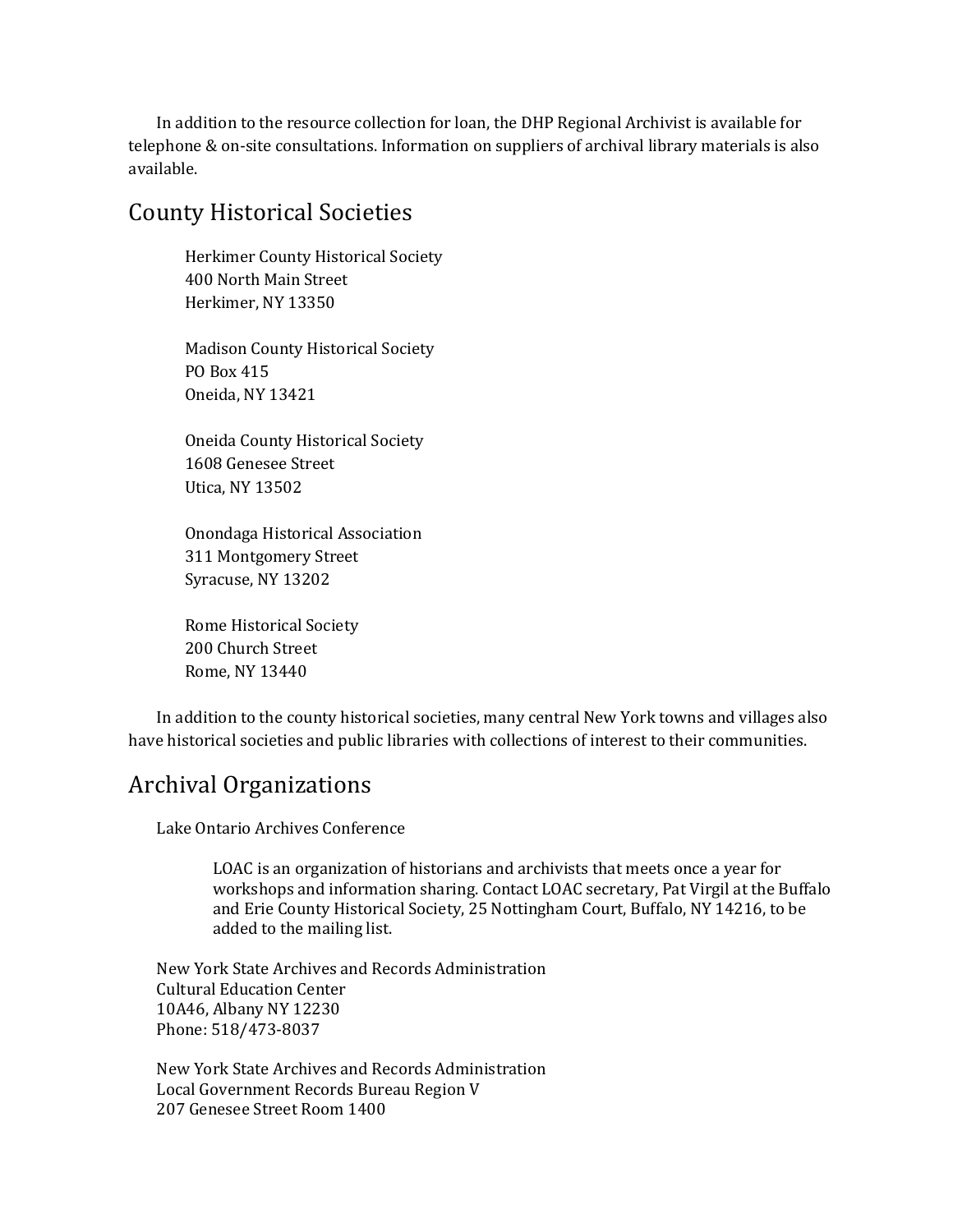Utica, NY 13501 Phone: 315/793-2780 Fax: 315/793-2782

> The regional office offers workshops and technical assistance on records management for town, village, school district and other local government agencies.

Northeast Document Conservation Center 100 Brickstone Square Andover MA 01810 phone: 508-470-1010

> NEDCC offers technical advice, contractual services and training in the conservation of historical materials. "Preserving Family Documents: Helpful Hints from the Northeast Document Conservation Center" is probably the best summary for the general public of preservation measures.

Society of American Archivists 600 S Federal Street, Suite 504 Chicago IL 60605 Phone: 312/922-0140 Fax: 312/347-1452

> The SAA offers a free publications catalog and a small brochure "Who is the I in Archives?" Acknowledgments

#### Documentary Heritage Program

The state-wide Documentary Heritage Program (DHP) is administered by the New York State Archives and Records Administration, which aims to help improve the documentation of New York State's historical development, and works to raise awareness of the importance of historical records in New York State.

The DHP promotes projects for the documentation of the twentieth century in upstate New York communities. Services of the DHP include a newsletter and workshops on topics such as "Basic of Archives" to provide training for part-time and volunteer staffs of libraries, archives and historical societies. The DHP-funded Regonal Archivist for the CLRC region is headquartered at the Central New York Library Resources Council in Syracuse, and provides technical assistance, workshops, and access to a reference library.

For more information, please contact:

Déirdre Joyce CLRC 6493 Ridings Road Syracuse, NY 13206